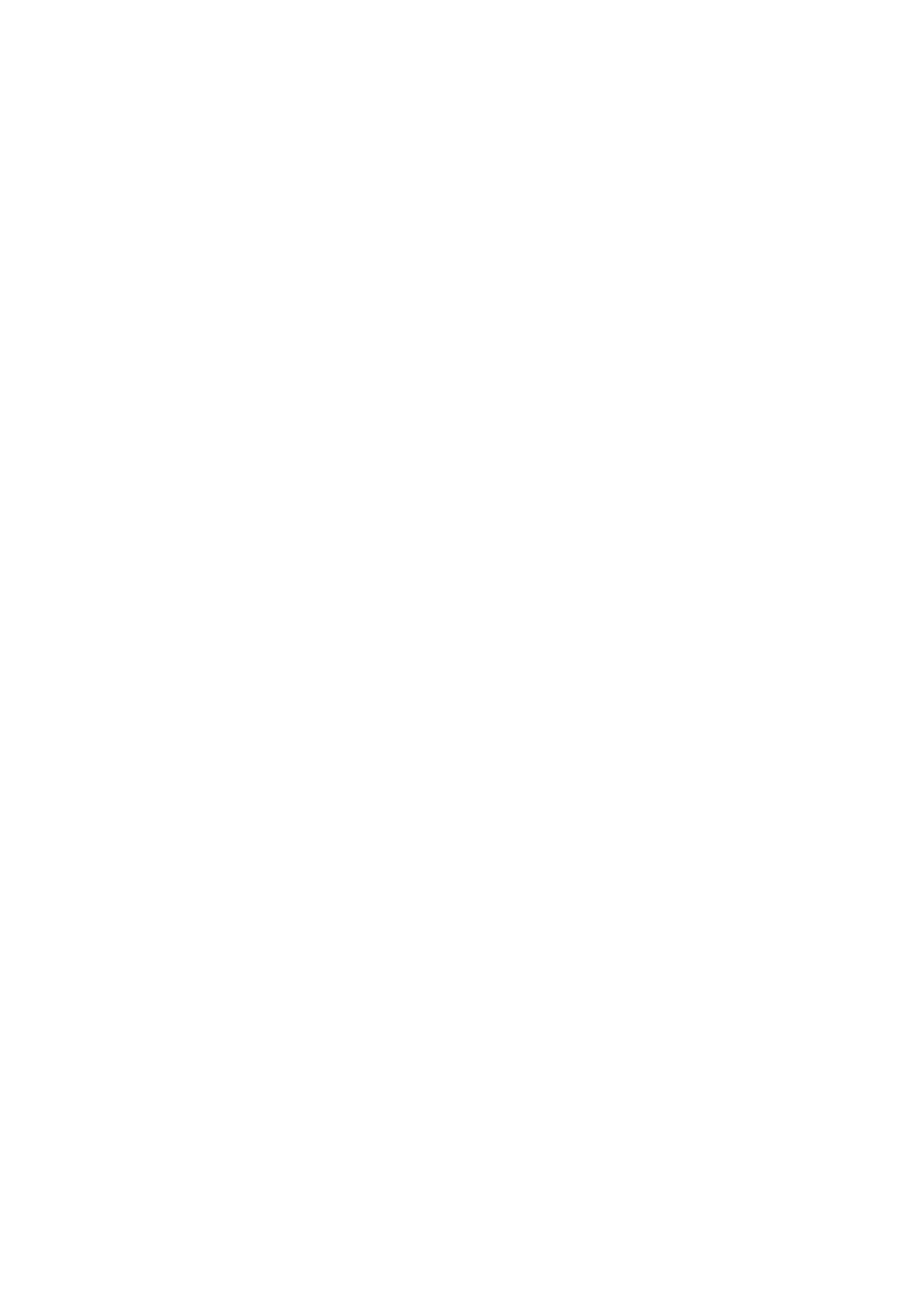### **AGENDA**

# **Open to Public and Press**

| 1               | Apologies and to note any Substitutes appointed for the Meeting.                                   |           |
|-----------------|----------------------------------------------------------------------------------------------------|-----------|
| $\mathbf{2}$    | To receive the Open Minutes of the following Meetings:                                             |           |
|                 | 7th October 2021                                                                                   | $5 - 7$   |
|                 | 21st October 2021                                                                                  | $8 - 10$  |
|                 | 25th November 2021                                                                                 | $11 - 16$ |
| 3               | To note any declarations of interest arising from any items on the Agenda                          |           |
| 4               | To receive any questions by members of the public pursuant to Council<br>Procedure Rule No.10.     |           |
| 5               | To receive any questions by Members of the Council pursuant to Council<br>procedure Rule No. 11.   |           |
| 6               | <b>Reports of Overview and Scrutiny Committee</b>                                                  |           |
| 7               | RECRUITMENT OF BIKEABILITY CO-ORDINATOR                                                            | $17 - 20$ |
| 8               | RECRUITMENT OF ACTIVE SCHOOLS' PARTNERSHIP (ASP)<br>PHYSICAL EDCUATION (PE) AND SCHOOL SPORT COACH | $21 - 24$ |
| 9               | GENERAL FUND CONSOLIDATED BUDGET REPORT 2022-23 AND<br>MEDIUM-TERM FINANCIAL PLAN TO 2026-27       | $25 - 48$ |
| 10 <sup>°</sup> | <b>CAPITAL BUDGET TO 2027</b>                                                                      | $49 - 58$ |
| 11              | HOUSING REVENUE ACCOUNT BUDGET, FINANCIAL PLAN AND<br>PROPOSED RENT 2022-23                        | 59 - 74   |